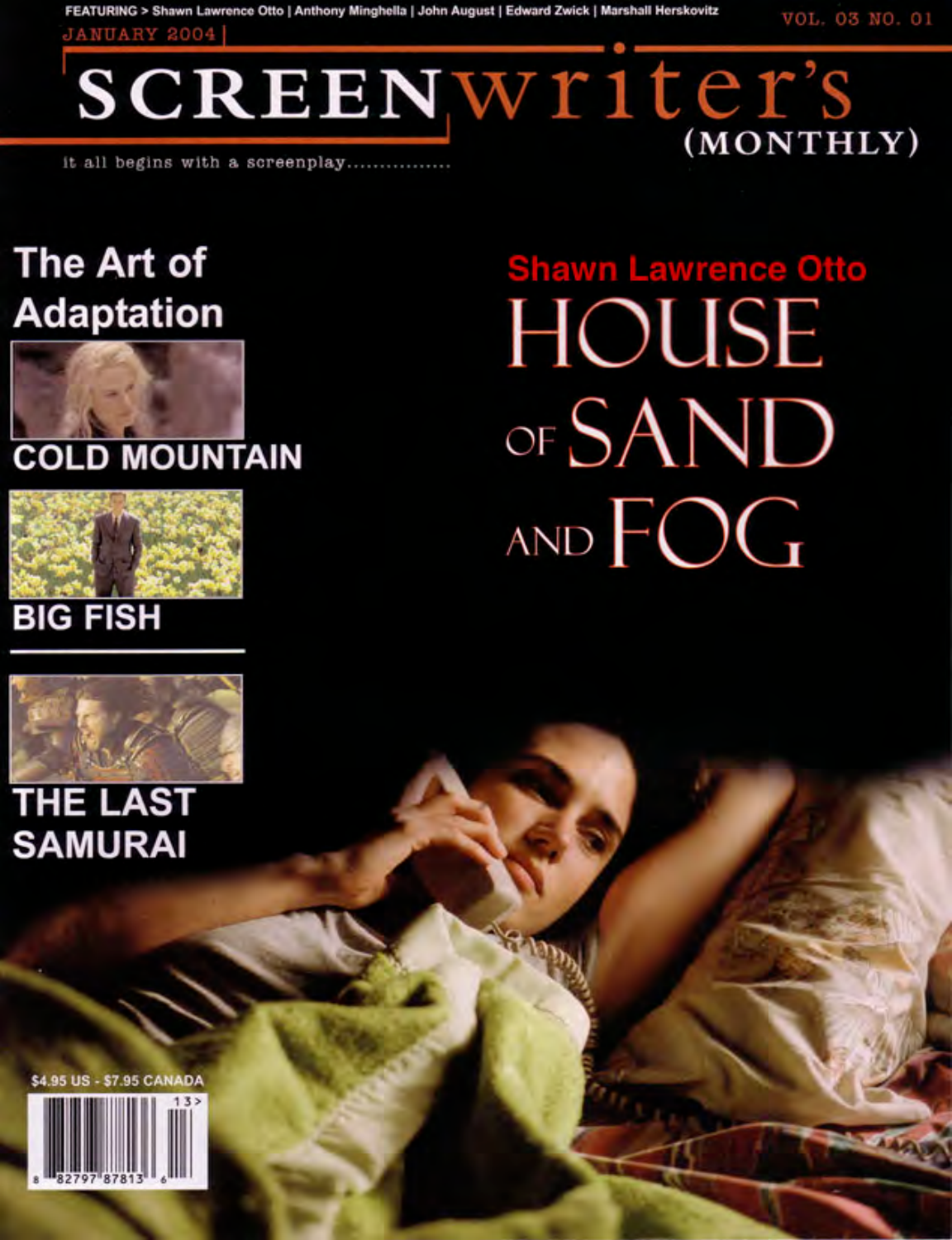## Shawn Lawrence Otto



# HOUSE OF SAND AND FOG

### **INTERVIEW B Y CHRIS WEHNER**

**hawn Lawrence Otto** owned a painting company, a rather successful one with fifty employees, yet he still felt as if he hadn't really achieved anything. "House painting, the saying goes, is something you can 'fall back on,'" says the writer, "[something you] do after you've failed at everything else in life. It's where I started. But growing up, all my heroes were writers." **S**

Otto sold the business after he decided that there was something more in life than just earning a nice income and saving up for that big retirement. "I decided I was selling myself short and I needed to craft the best life I could. So I sold the business and stepped into the void."

His first screenplay, *Shining White*, set in Minnesota about a banker with a gambling addiction and the Native Americans who run the casino, won some awards, including a McKnight Foundation fellowship and another from Barry Morrow, the screenwriter of *Rain Man*. The script drew the attention of Vadim Perelman, a TVcommercial director who had optioned "House of Sand and Fog" a few weeks before the novel became a selection of Oprah Winfrey's book club. Perelman, an immigrant from the Ukraine, recognized Otto's talent and the two struck a cord together. Perelman and Otto share the screenwriting credit.

A writer is someone who has to write, not someone who "wants" to, or "wishes" they had the time to, they write. So after selling his business, that's what Otto did. He took a leap of faith, albeit with some financial security, but still, he did something others would not. And it's paid off. His first screenwriting credit is for *House of Sand and Fog*, which is in theaters and is already getting rave reviews from critics. Adapted from Andre Dubus III's novel of the same name, *House of Sand and Fog* is a timely story that cuts deep into the heart of some heavy social and political undertones currently flowing through America. This is the story of an Arabic colonel who uproots his family to America, experiences bigotry and distrust, and when he finds the perfect home to move his family into, everything falls apart.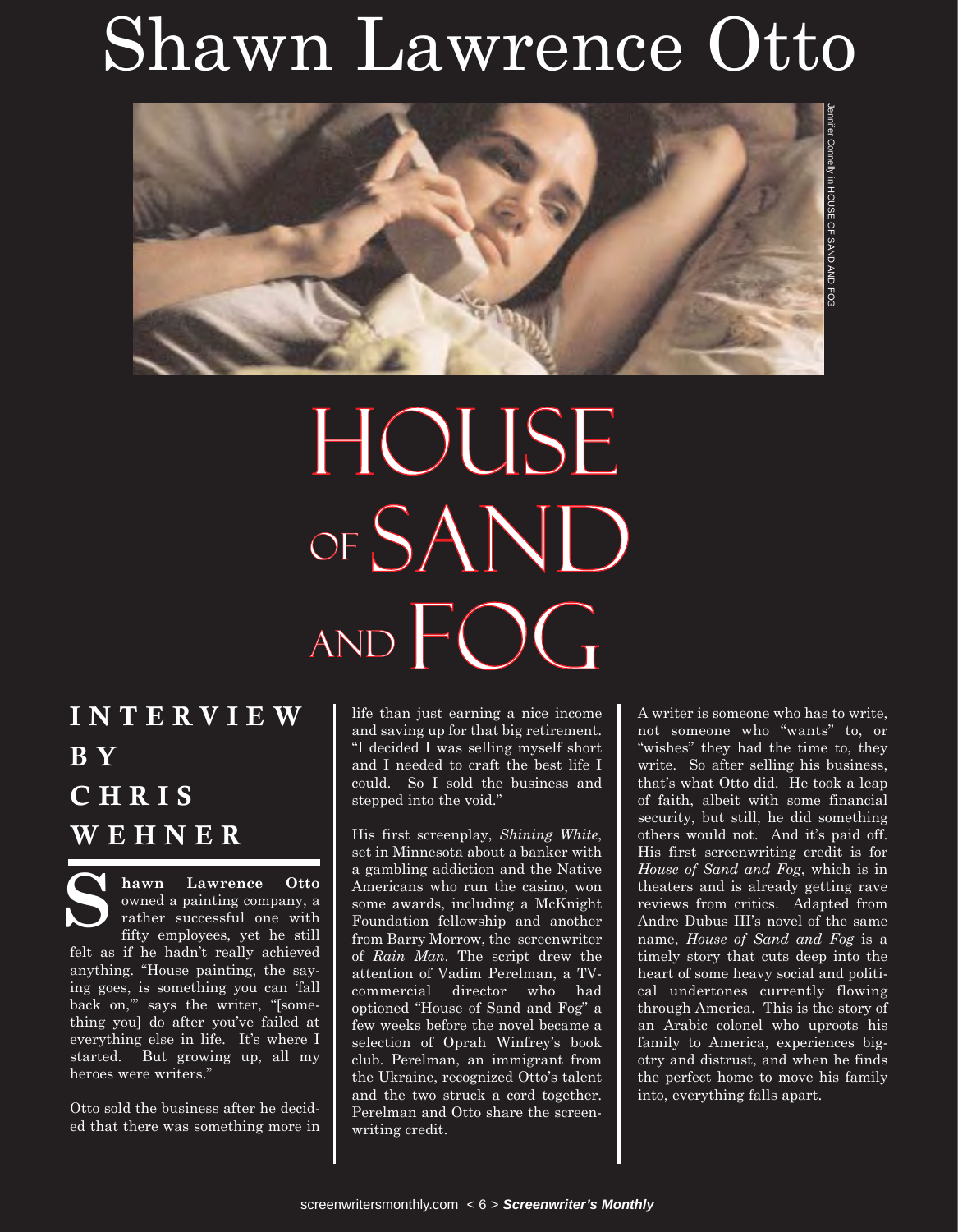**SM: They say trying to get a project developed in Hollywood is like watching paint dry. You have experience with both.** 

SLO: I actually thought for a while about making Kathy a house painter because I've known a lot of women like her. I couldn't find work as a writer, and I was almost broke—I had \$500 to my name. I didn't know what to do, so I started a painting company. I'd paid my way through college painting. It really took off, and we ended up with 50 people, but in the back of my mind, I still thought about writing. I guess I believe you only live once. You're entrusted with this little bud of life, and it's up to you to push it and get it to grow, to craft a good life, not just chase the buck. Life's stakes are so much larger than that. I didn't want to get to the end and ask, "what if?" So I sold the company and stepped into the void. I had

and a big dream. He'd read *Shining White* and thought I might be right for the project. The protagonist there is a man who is in some ways not unlike Behrani. Immigration and the immigrant experience—the truth of that in Andre's book—was a common thing that attracted us both. Vadim is an immigrant, and I am the son of an immigrant and an American, and our family was host family for foreign students all my childhood, so I know this question from both sides. Vadim, like me, had no produced film credits but had been shooting commercials for years. We got to know each other a little bit, and both of us had kind of different childhoods and some personal experience with the struggles of immigrants that probably gave us each a well to draw on for these characters. He sent me the book and a copy of his reel. I saw from the reel that he was good, but Andre's book

duce. I had complete confidence in him as a director, and I knew that together we could nail this project.

#### **How has the development process been for you?**

Later when Vadim came to my house we talked through the issues with the novel and how I would approach them, especially the beginning, or way into the story, and the ending. The novel starts with Behrani on the road crew, but we bond with him because of his distinctive first person voice. We needed a way for the audience to make a similar bond, so I said, "I think we should start in Behrani's heart, their Caspian Sea cottage and the cutting of the trees. That's what he equates with the past that Nadi blames him for losing. That's always what he hopes to regain." Then we move to the wedding, then the road crew, and



no idea whether or how things would work out. Luckily, writing caught me.

#### **How did you become involved with** *House of Sand and Fog***?**

I had written a screenplay that had won a couple of competitions—first, the Minnesota-based Barry (*Rainman*) Morrow screenwriting fellowship and then the McKnight, and it started to get me some attention. It was optioned by an independent producer named Steven Pearl in Hollywood, and he has a brilliant mind for development, and we became and have remained friends. On the strength of that script (*Shining White*), I had gotten an agent and maybe 30-40 meetings around town and gotten to know a lot of really terrific people in the movie business.

*House of Sand and Fog* started with just Vadim, me, this fantastic book really blew me away. I read it in a single day, writing frantic notes all along the way. My wife was in Chicago. By some freaky coincidence her sister, brother and mother all had different operations on the same day, and I was alone with my little son and this book. I went back to it after I put him to bed, and I finished at about 1:30 in the morning, exhausted but exhilarated, and I had about 20 pages of thoughts and ideas about the adaptation that I emailed to Vadim. He was impressed, and though he didn't have a lot of money to hire me, we agreed on a nominal fee, and I decided I would take a risk on him and myself. He flew out to Minnesota and stayed at my house for a few days. I pitched him the new beginning and ending, and we talked about character and passion and life and hardship. We traded life stories, and by the time he left, we'd agreed on where we thought the movie needed to go and that I'd write and co-pro-

we are with this man emotionally and understand his drive in a similar way to the bond in the novel. The ending was the same way. The novel ends rather nihilistically, and we wanted to respect the fundamental themes of the book but needed to infuse a tiny bit of hope in the end with Kathy learning something. So I suggested that she comes back and finds them dead and tears through the plastic bag, tries to resuscitate them. The intimacy of CPR, the grief—I needed her to feel that, to show that. The feeling that they are like her family this is a wound to her. These people were the only ones, ironically, who really showed her love and compassion. And then the cut to the widow's walk and the officer asking her, "Ma'am, is this your house?" and her saying, "No, it's not my house," foreswearing it. Vadim loved these suggestions, and I went off and wrote. Once the script was ready, we immediately got Ben Kingsley attached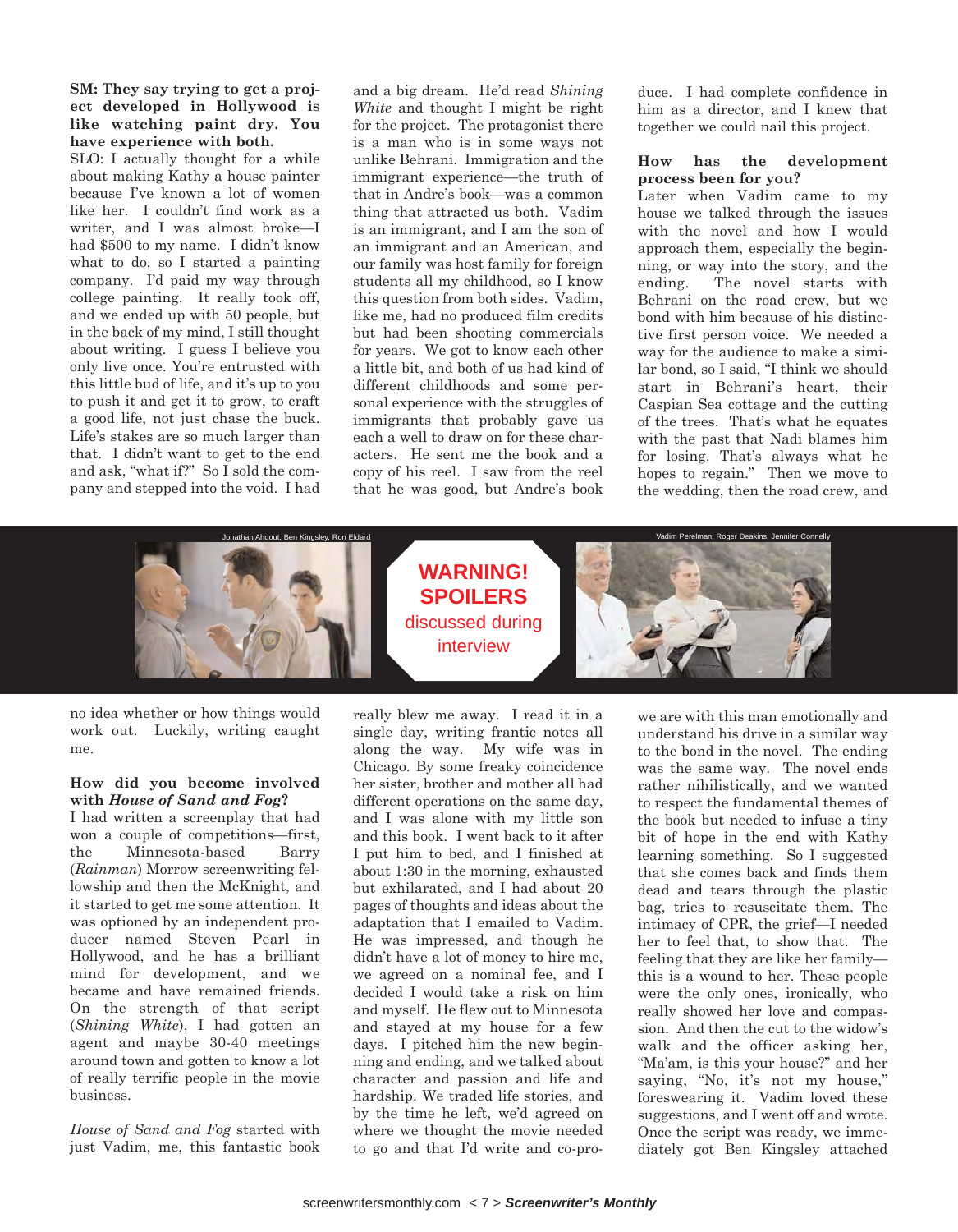

and shortly after, Jennifer Connelly. It was truly a blessing since Sir Ben was the only one I had pictured for the part while writing, and Jennifer, hot off her Oscar nom (and later Oscar) for *A Beautiful Mind*—it was like a dream come true. With such a dream cast, the movie set up fairly quickly.

#### **Were you on set? I believe you were a co-Producer. How was that experience?**

My co-producing role was more in the development stage. My wife was running for state representative at the time, and I was her campaign manager, so I couldn't be on set. But by then the script and the movie were in very good hands. Vadim did a terrific job for a first timer, but I knew he would. He had a very nice commercial reel and our sensibilities for the story were similar. He was surrounded by great acting talent and by (Academy Award winner) Roger Deakins, who did a truly wonderful job as cinematographer, and he had fabulous production design by Maia Javan, whose father is an Iranian immigrant and who really captured the cultural atmosphere of the Behranis the way I saw it when I wrote the script. It's hard to shoot a bad movie under those circumstances, so I had every confidence. And as it turned out I was right.

#### **Director Vadim Perelman performed at least one revision. Why didn't you just do it? Were their creative differences?**

It was very important to Vadim to participate as a writer in the project, and as option holder on the novel, that was his prerogative.

**You read the book in one night, and you were excited**

**enough about it to write notes about it at that time. How quickly did the line of action present itself to you?** 

The "character drives" were very clear in the novel, though slightly more clear for Behrani than Kathy. In his case all he wants emotionally was to recapture what had been lost his pride and the stature of his family and the love and respect of his wife. Externally, he is running out of money and desperate to stave off ruin and send his son to college. The house presents his one chance to achieve both his emotional and external goals. For Kathy, all she wants emotionally is to find love without strings attached. All her life she's used and been used instead of loving and being loved. Even her mother is enmeshed with her. When she meets Lester and he appears to show her compassion, her heart seizes the chance that this could be the real thing. But she is so needy that she can't see he's just using her too. Externally she needs the house for stability, and he needs to get it for her to feel worthy inside. Ironically, it's the Behranis, her sworn enemies, who show her love and compassion. But by then things are beginning to cycle out of control, and she lacks the clarity from her fog to be able to see how to stop them, just as Behrani's gritty sandiness propels events from his side, now without either of them intending to hurt the other but locked in an impossible dilemma.

#### **Oftentimes characters have to be folded into one and timelines compacted. How much of this was required?**

Very little. The novel was a luminous piece to adapt. With well driven characters it laid out very nicely once those core drives were articulated and the beginning and ending were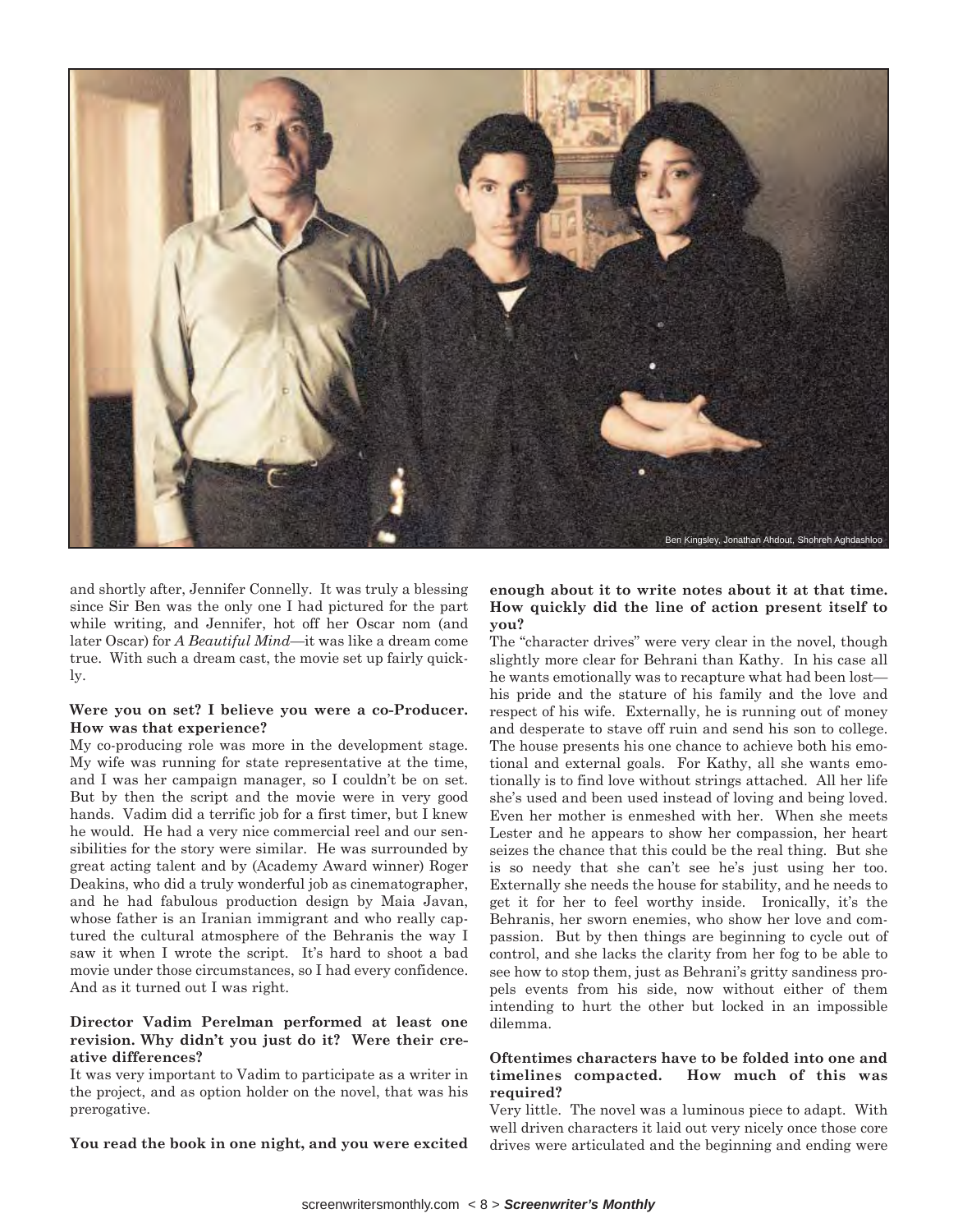focused. It was more a case of making the internal emotions external so they could be captured by the camera and shear**How did Andre Dubus feel about the beginning and ending changes?** 

> Andre is very happy with the film and the opening and

> **ous for narratives**

**cult to transfer to the screen. What issues did you have to deal with in this regard?**  That's both the

about morality,

and spirituality, so it goes without say-

ending.

ing away story lines that were wonderful but less on the spine.

**How many adaptations have you executed and what were the issues involved for you if this was your first serious attempt?** 

I've done two now, but this was luckily my first. I say that because the characters were so well driven. The second one has a much more passive protagonist who is more of a passenger through the story, and



because of this it has been far more challenging. Emotional drives cause choices to act, and choices to act cause plot to happen, and plot drives story. So inserting a drive can be done, but it invariably must change the story. How do you change the story and keep what's precious about the novel? It's very tough. Those choices weren't there with *House of Sand and Fog*.

ing that great novels are told from the inside out. But great movies are told from the outside in. The fun is to figure out ways to make the internal external so the camera can catch it and move the audience. Usually, this lies in selecting choices for the characters who are along the spine of their emotional drives. That way the actors can capture the emo-

> tion in actions. But it also lies in the structure (i.e. what is juxtaposed with what to convey what emotion). The camera is like the eye of God, and it puts the audience in the role of God, just looking with great compassion and empathy, but just looking without the characters aware they are being watched. The audience members share their lives and draw their own conclusions.

#### **What was it that originally hooked you as a reader when you read Andre Dubus III's novel?**

I loved the character of Behrani. He was not dissimilar to a character named Whitie, whom I'd written in one of my originals: harsh on the outside but with a big heart. I loved the empathy of the novel. Andre did a wonderful job empathizing with all the characters he created. And I loved the theme of how the pursuit of the American Dream carries with it the

#### **Looking back over the process, did you have a structure worked out for how you were going to set up the story and then the formulation of the narrative?**

Yes, that is pretty essential in an adaptation because without a plan you can't remain true to the novel. The structure came out of the drives I described above between the two main protagonists. Lester is a spoiler who acts on Kathy's arc. But the core dilemma—and what was beautiful about the novel and drove the tension of the story—the thing that we absolutely could not lose was this sense of complete empathy for both sides. We don't know who we want to win this impossible dilemma, and we have no idea how it could ever be resolved. But because we come to care so much for both of them, we hope there may be a way. Keeping that tension from empathy was paramount.



**Dreamworks production.**